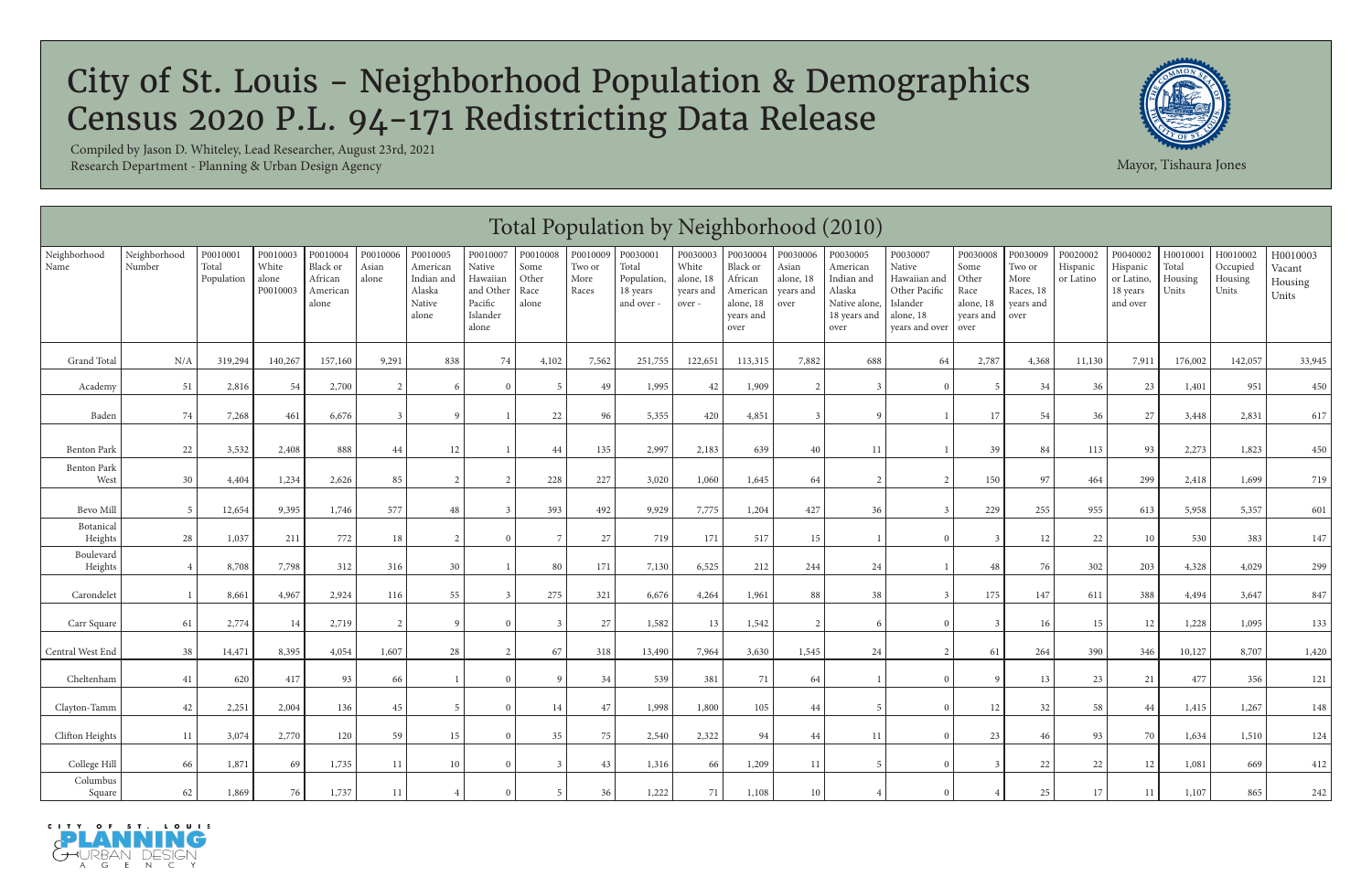|                               |                        |                                 |                                        |                                                      |                            |                                                                 |                                                                             |                                            |                                     |                                                            |                                                       |                                                                               |                                                     | Total Population by Neighborhood (2010)                                               |                                                                                                    |                                                             |                                                              |                                   |                                                            |                                      |                                          |                                        |
|-------------------------------|------------------------|---------------------------------|----------------------------------------|------------------------------------------------------|----------------------------|-----------------------------------------------------------------|-----------------------------------------------------------------------------|--------------------------------------------|-------------------------------------|------------------------------------------------------------|-------------------------------------------------------|-------------------------------------------------------------------------------|-----------------------------------------------------|---------------------------------------------------------------------------------------|----------------------------------------------------------------------------------------------------|-------------------------------------------------------------|--------------------------------------------------------------|-----------------------------------|------------------------------------------------------------|--------------------------------------|------------------------------------------|----------------------------------------|
| Neighborhood<br>Name          | Neighborhood<br>Number | P0010001<br>Total<br>Population | P0010003<br>White<br>alone<br>P0010003 | P0010004<br>Black or<br>African<br>American<br>alone | P0010006<br>Asian<br>alone | P0010005<br>American<br>Indian and<br>Alaska<br>Native<br>alone | P0010007<br>Native<br>Hawaiian<br>and Other<br>Pacific<br>Islander<br>alone | P0010008<br>Some<br>Other<br>Race<br>alone | P0010009<br>Two or<br>More<br>Races | P0030001<br>Total<br>Population,<br>18 years<br>and over - | P0030003<br>White<br>alone, 18<br>vears and<br>over - | P0030004<br>Black or<br>African<br>American<br>alone, 18<br>years and<br>over | P0030006<br>Asian<br>alone, 18<br>years and<br>over | P0030005<br>American<br>Indian and<br>Alaska<br>Native alone,<br>18 years and<br>over | P0030007<br>Native<br>Hawaiian an<br>Other Pacific<br>Islander<br>alone, 18<br>years and over over | P0030008<br>Some<br>Other<br>Race<br>alone, 18<br>years and | P0030009<br>Two or<br>More<br>Races, 18<br>years and<br>over | P0020002<br>Hispanic<br>or Latino | P0040002<br>Hispanic<br>or Latino,<br>18 years<br>and over | H001000<br>Total<br>Housing<br>Units | H0010002<br>Occupied<br>Housing<br>Units | H0010003<br>Vacant<br>Housing<br>Units |
| Compton<br>Heights            | 26                     | 1,315                           | 933                                    | 280                                                  | 51                         |                                                                 | $\Omega$                                                                    | -5                                         | 43                                  | 1,087                                                      | 787                                                   | 232                                                                           | 45                                                  |                                                                                       | $\Omega$                                                                                           |                                                             | 17                                                           | 26                                | 23                                                         | 728                                  | 618                                      | 110                                    |
| Covenant Blu-<br>Grand Center | $77\,$                 | 3,562                           | 1,248                                  | 2,007                                                | 230                        |                                                                 |                                                                             | 23                                         | 51                                  | 2,828                                                      | 1,240                                                 | 1,297                                                                         | 228                                                 |                                                                                       |                                                                                                    | 20                                                          | 40                                                           | 81                                | 74                                                         | 1,663                                | 1,499                                    | 164                                    |
| DeBaliviere Place             | 47                     | 3,466                           | 2,046                                  | 1,020                                                | 270                        |                                                                 |                                                                             | 31                                         | 86                                  | 3,211                                                      | 1,925                                                 | 916                                                                           | 259                                                 |                                                                                       |                                                                                                    | $27\,$                                                      | 73                                                           | 105                               | 97                                                         | 2,608                                | 2,197                                    | $411\,$                                |
| Downtown                      | 35                     | 3,721                           | 1,991                                  | 1,382                                                | 201                        | 19                                                              | 2                                                                           | 38                                         | 88                                  | 3,576                                                      | 1,948                                                 | 1,310                                                                         | 190                                                 | 19                                                                                    |                                                                                                    | 36                                                          | 71                                                           | 107                               | 99                                                         | 2,905                                | 2,229                                    | 676                                    |
| Downtown West                 | 36                     | 3,940                           | 2,219                                  | 1,455                                                | 147                        | 10                                                              | $\Omega$                                                                    | 34                                         | 75                                  | 3,709                                                      | 2,150                                                 | 1,324                                                                         | 137                                                 | $\mathbf{Q}$                                                                          | $\Omega$                                                                                           | 28                                                          | 61                                                           | 101                               | 91                                                         | 4,122                                | 2,444                                    | 1,678                                  |
| Dutchtown                     | 16                     | 15,770                          | 5,600                                  | 8,016                                                | 947                        | 53                                                              | 2                                                                           | 558                                        | 594                                 | 11,408                                                     | 4,718                                                 | 5,301                                                                         | 683                                                 | 40                                                                                    |                                                                                                    | 345                                                         | 319                                                          | 1,418                             | 930                                                        | 8,039                                | 6,190                                    | 1,849                                  |
| Ellendale                     | 10                     | 1,575                           | 1,269                                  | 188                                                  | 12                         |                                                                 |                                                                             | 43                                         | 55                                  | 1,298                                                      | 1,063                                                 | 148                                                                           | 12                                                  |                                                                                       |                                                                                                    | 36                                                          | 31                                                           | 115                               | 82                                                         | 758                                  | 688                                      | 70                                     |
| Fairground<br>Neighborhood    | 67                     | 1,793                           | 30                                     | 1,741                                                |                            |                                                                 | $\Omega$                                                                    | 2                                          | 18                                  | 1,382                                                      | 26                                                    | 1,343                                                                         | $\Omega$                                            | $\mathcal{L}$                                                                         | $\Omega$                                                                                           |                                                             | 10                                                           | $\mathbf{Q}$                      |                                                            | 1,036                                | 694                                      | 342                                    |
| Forest Park<br>South East     | 39                     | 2,918                           | 879                                    | 1,876                                                | 69                         |                                                                 |                                                                             | 27                                         | 57                                  | 2,317                                                      | 790                                                   | 1,404                                                                         | 60                                                  |                                                                                       |                                                                                                    | 19                                                          | 38                                                           | 61                                | 41                                                         | 1,871                                | 1,342                                    | 529                                    |
| Fountain Park                 | 53                     | 1,484                           | 17                                     | 1,445                                                |                            |                                                                 | $\Omega$                                                                    | 2                                          | 18                                  | 1,057                                                      | 16                                                    | 1,023                                                                         |                                                     |                                                                                       | $\Omega$                                                                                           |                                                             | 14                                                           |                                   |                                                            | 820                                  | 608                                      | 212                                    |
| Fox Park                      | 24                     | 2,632                           | 849                                    | 1,612                                                | 32                         | 10                                                              | $\Omega$                                                                    | 62                                         | 67                                  | 1,897                                                      | 733                                                   | 1,074                                                                         | 26                                                  |                                                                                       | $\Omega$                                                                                           | 38                                                          | 18                                                           | 123                               | 79                                                         | 1,423                                | 1,061                                    | 362                                    |
| Franz Park                    | 43                     | 2,442                           | 2,104                                  | 193                                                  | 52                         | 11                                                              | $\Omega$                                                                    | 20                                         | 62                                  | 2,093                                                      | 1,857                                                 | 144                                                                           | 40                                                  | $\mathbf{Q}$                                                                          | $\Omega$                                                                                           | 15                                                          | 28                                                           | 106                               | 71                                                         | 1,330                                | 1,213                                    | 117                                    |
| Gravois Park                  | 19                     | 5,225                           | 1,172                                  | 3,573                                                | 89                         | 20                                                              | $\Omega$                                                                    | 169                                        | 202                                 | 3,523                                                      | 1,016                                                 | 2,227                                                                         | 66                                                  | 19                                                                                    | $\Omega$                                                                                           | 103                                                         | 92                                                           | 421                               | 276                                                        | 2,733                                | 1,875                                    | 858                                    |
| Greater Ville                 | 56                     | 6,189                           | 46                                     | 6,029                                                |                            | 13                                                              | $\overline{0}$                                                              | 14                                         | 85                                  | 4,463                                                      | 35                                                    | 4,363                                                                         |                                                     | 11                                                                                    | $\Omega$                                                                                           | 6                                                           | 46                                                           | 43                                | 26                                                         | 3,703                                | 2,482                                    | 1,221                                  |
| Hamilton<br>Heights           | 78                     | 3,105                           | 30                                     | 3,023                                                |                            | q                                                               |                                                                             |                                            | 37                                  | 2,207                                                      | 26                                                    | 2,142                                                                         |                                                     | -5                                                                                    |                                                                                                    |                                                             | 28                                                           | 16                                |                                                            | 1,764                                | 1,209                                    | 555                                    |
| Hi-Pointe                     | 44                     | 2,196                           | 1,867                                  | 152                                                  | 103                        | 5                                                               | $\Omega$                                                                    | 28                                         | 41                                  | 1,940                                                      | 1,668                                                 | 120                                                                           | 98                                                  |                                                                                       | $\Omega$                                                                                           | 24                                                          | 26                                                           | 88                                | 70                                                         | 1,317                                | 1,159                                    | 158                                    |





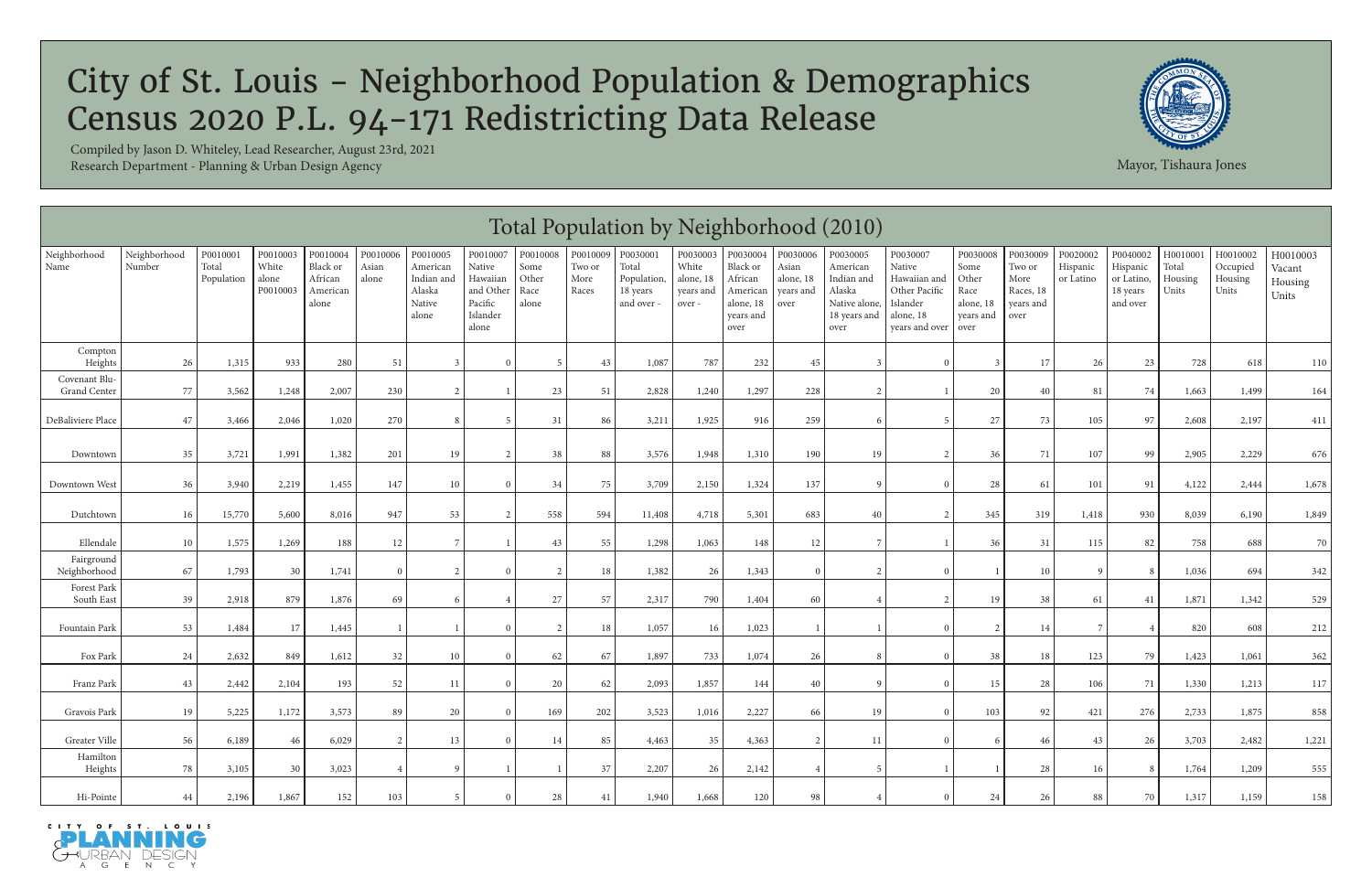|                               |                        |                                 |                                        |                                                      |                            |                                                                 |                                                                             |                                            |                                     |                                                            |                                                      |                                                                               |                                                     | Total Population by Neighborhood (2010)                                               |                                                                                                |                                                                    |                                                              |                                   |                                                            |                                       |                                          |                                        |
|-------------------------------|------------------------|---------------------------------|----------------------------------------|------------------------------------------------------|----------------------------|-----------------------------------------------------------------|-----------------------------------------------------------------------------|--------------------------------------------|-------------------------------------|------------------------------------------------------------|------------------------------------------------------|-------------------------------------------------------------------------------|-----------------------------------------------------|---------------------------------------------------------------------------------------|------------------------------------------------------------------------------------------------|--------------------------------------------------------------------|--------------------------------------------------------------|-----------------------------------|------------------------------------------------------------|---------------------------------------|------------------------------------------|----------------------------------------|
| Neighborhood<br>Name          | Neighborhood<br>Number | P0010001<br>Total<br>Population | P0010003<br>White<br>alone<br>P0010003 | P0010004<br>Black or<br>African<br>American<br>alone | P0010006<br>Asian<br>alone | P0010005<br>American<br>Indian and<br>Alaska<br>Native<br>alone | P0010007<br>Native<br>Hawaiian<br>and Other<br>Pacific<br>Islander<br>alone | P0010008<br>Some<br>Other<br>Race<br>alone | P0010009<br>Two or<br>More<br>Races | P0030001<br>Total<br>Population,<br>18 years<br>and over - | P0030003<br>White<br>alone, 18<br>years and<br>over- | P0030004<br>Black or<br>African<br>American<br>alone, 18<br>years and<br>over | P0030006<br>Asian<br>alone, 18<br>years and<br>over | P0030005<br>American<br>Indian and<br>Alaska<br>Native alone,<br>18 years and<br>over | P0030007<br>Native<br>Hawaiian and<br>Other Pacific<br>Islander<br>alone, 18<br>years and over | P003000<br>Some<br>Other<br>Race<br>alone, 18<br>years and<br>over | P0030009<br>Two or<br>More<br>Races, 18<br>years and<br>over | P0020002<br>Hispanic<br>or Latino | P0040002<br>Hispanic<br>or Latino,<br>18 years<br>and over | H0010001<br>Total<br>Housing<br>Units | H0010002<br>Occupied<br>Housing<br>Units | H0010003<br>Vacant<br>Housing<br>Units |
| <b>Holly Hills</b>            |                        | 3,701                           | 3,006                                  | 424                                                  | 74                         |                                                                 |                                                                             | 86                                         | 106                                 | 2,927                                                      | 2,453                                                | 304                                                                           | 62                                                  |                                                                                       |                                                                                                | 53                                                                 | 51                                                           | 201                               | 129                                                        | 1,874                                 | 1,733                                    | 141                                    |
| Hyde Park                     | 65                     | 2,668                           | 363                                    | 2,262                                                |                            |                                                                 | $\Omega$                                                                    |                                            | 35                                  | 1,827                                                      | 322                                                  | 1,482                                                                         |                                                     | 2                                                                                     | $\Omega$                                                                                       |                                                                    | 18                                                           | 25                                | 17                                                         | 1,879                                 | 1,018                                    | 861                                    |
| Jeff Vanderlou                | 59                     | 5,557                           | 74                                     | 5,399                                                |                            |                                                                 | $\Omega$                                                                    |                                            | 64                                  | 3,954                                                      | 65                                                   | 3,840                                                                         |                                                     | 7                                                                                     | $\theta$                                                                                       |                                                                    | 34                                                           | 32                                | 18                                                         | 3,015                                 | 2,220                                    | 795                                    |
| Kings Oak                     | $40\,$                 | 180                             | 99                                     | 70                                                   |                            |                                                                 | $\Omega$                                                                    | $\Omega$                                   |                                     | 149                                                        | 92                                                   | 52                                                                            |                                                     | $\Omega$                                                                              | $\Omega$                                                                                       |                                                                    |                                                              |                                   |                                                            | -98                                   | 86                                       | 12                                     |
| Kingsway East                 | 55                     | 3,542                           | 50                                     | 3,404                                                |                            |                                                                 | $\Omega$                                                                    |                                            | 77                                  | 2,573                                                      | 43                                                   | 2,473                                                                         |                                                     |                                                                                       | $\Omega$                                                                                       |                                                                    | 46                                                           | 38                                | 26                                                         | 1,965                                 | 1,463                                    | 502                                    |
| Kingsway West                 | 52                     | 3,441                           | 118                                    | 3,253                                                |                            | 16                                                              | $\Omega$                                                                    |                                            | 48                                  | 2,722                                                      | 111                                                  | 2,551                                                                         |                                                     | 15                                                                                    | $\Omega$                                                                                       |                                                                    | 39                                                           | 29                                | 24                                                         | 1,873                                 | 1,289                                    | 584                                    |
| Kosciusko                     | 20                     | 14                              |                                        |                                                      |                            |                                                                 | $\Omega$                                                                    | $\Omega$                                   |                                     | 11                                                         | 6                                                    | -5                                                                            | $\Omega$                                            | $\Omega$                                                                              | $\Omega$                                                                                       |                                                                    | $\Omega$                                                     | $\Omega$                          |                                                            | 15                                    | $\overline{4}$                           | 11                                     |
| Lafayette Square              | 32                     | 2,078                           | 1,672                                  | 281                                                  | 55                         |                                                                 | $\Omega$                                                                    | 15                                         | 53                                  | 1,864                                                      | 1,531                                                | 240                                                                           | 48                                                  | $\gamma$                                                                              | $\Omega$                                                                                       | 13                                                                 | 30                                                           | 62                                | 50                                                         | 1,319                                 | 1,178                                    | 141                                    |
| LaSalle Park                  | 34                     | 1,299                           | 367                                    | 878                                                  |                            |                                                                 |                                                                             | 2                                          | 40                                  | 927                                                        | 331                                                  | 558                                                                           |                                                     | 2                                                                                     |                                                                                                |                                                                    | 25                                                           | 23                                | 16                                                         | 655                                   | 570                                      | 85                                     |
| Lewis Place                   | 54                     | 1,673                           | 88                                     | 1,542                                                |                            |                                                                 | $\Omega$                                                                    | 12                                         | 20                                  | 1,175                                                      | 86                                                   | 1,066                                                                         |                                                     | 2                                                                                     | $\Omega$                                                                                       |                                                                    |                                                              | 14                                | 10                                                         | 885                                   | 606                                      | 279                                    |
| Lindenwood<br>Park            | $\overline{Q}$         | 9,486                           | 8,653                                  | 405                                                  | 128                        | 20                                                              | $\overline{5}$                                                              | 70                                         | 205                                 | 7,965                                                      | 7,370                                                | 320                                                                           | 107                                                 | 14                                                                                    |                                                                                                | 48                                                                 | 102                                                          | 296                               | 213                                                        | 5,201                                 | 4,720                                    | $481\,$                                |
| Marine Villa                  | 18                     | 2,691                           | 1,014                                  | 1,491                                                | 37                         |                                                                 | $\Omega$                                                                    | 60                                         | 81                                  | 1,923                                                      | 875                                                  | 928                                                                           | 30                                                  | -6                                                                                    | $\Omega$                                                                                       | 44                                                                 | 40                                                           | 172                               | 123                                                        | 1,434                                 | 1,122                                    | 312                                    |
| Mark Twain                    | 71                     | 4,188                           | 43                                     | 4,096                                                |                            |                                                                 |                                                                             |                                            | 38                                  | 3,171                                                      | 38                                                   | 3,102                                                                         | $\Omega$                                            | $7\phantom{.0}$                                                                       | $\Omega$                                                                                       |                                                                    | 24                                                           | 21                                | 11                                                         | 2,041                                 | 1,664                                    | 377                                    |
| Mark Twain I-70<br>Industrial | 70                     | 1,295                           | 31                                     | 1,240                                                |                            | $\Omega$                                                        |                                                                             | 16                                         |                                     | 977                                                        | 29                                                   | 930                                                                           |                                                     | $\Omega$                                                                              |                                                                                                | 13                                                                 |                                                              | 24                                | 20                                                         | 388                                   | 338                                      | 50                                     |
| McKinley<br>Heights           | 23                     | 1,497                           | 723                                    | 689                                                  | 11                         |                                                                 | $\Omega$                                                                    | 10                                         | 61                                  | 1,201                                                      | 652                                                  | $\rm 487$                                                                     | 10                                                  | -3                                                                                    | $\Omega$                                                                                       |                                                                    | 43                                                           | 40                                | 32                                                         | 1,015                                 | 727                                      | 288                                    |
| Midtown                       | 37                     | 5,652                           | 3,500                                  | 1,457                                                | 519                        | 10                                                              | $\overline{3}$                                                              | 51                                         | 112                                 | 5,529                                                      | 3,488                                                | 1,354                                                                         | 515                                                 | 10                                                                                    | 3                                                                                              | 51                                                                 | 108                                                          | 156                               | 155                                                        | 1,514                                 | 1,187                                    | 327                                    |





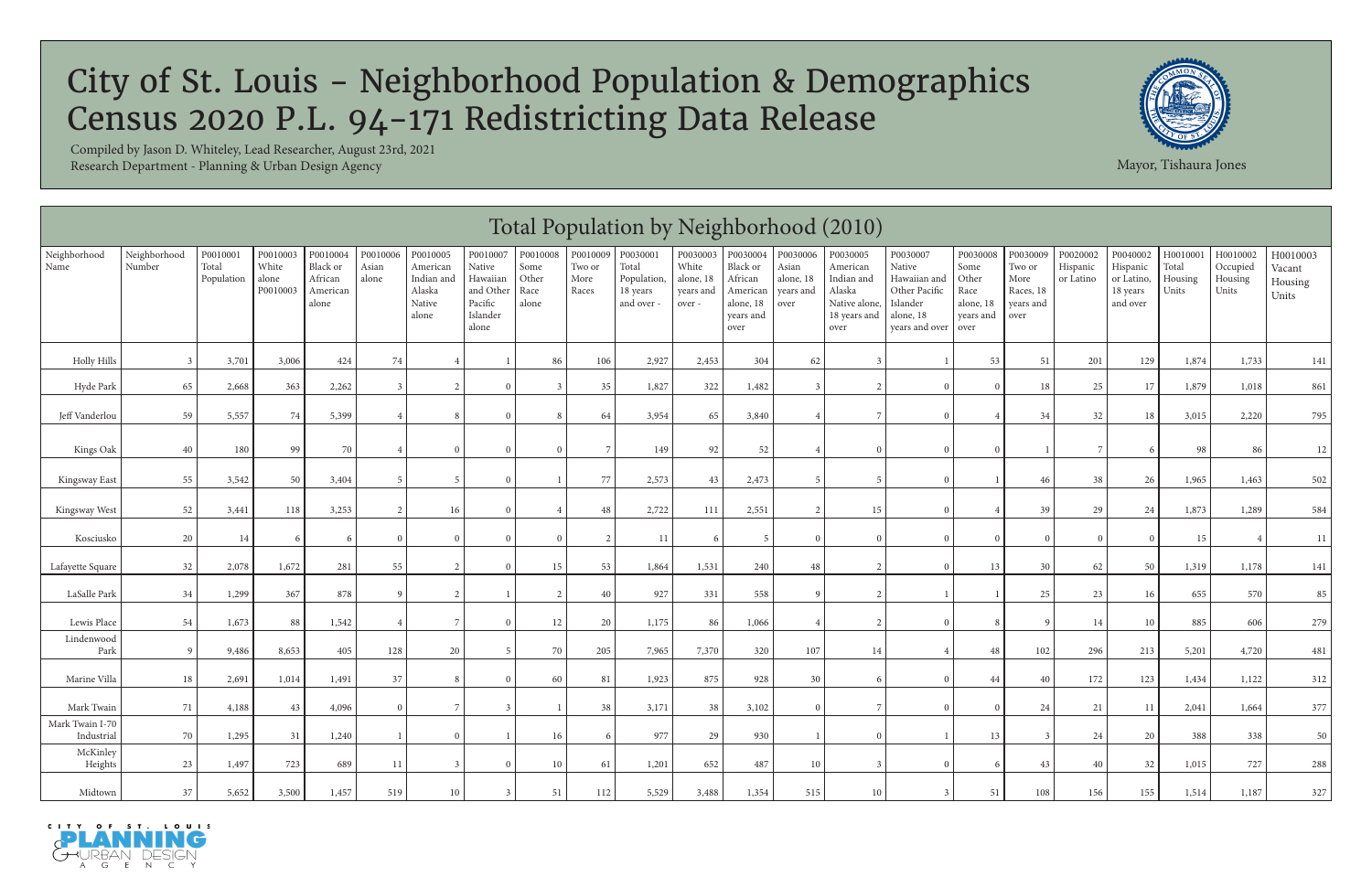|                          |                          |                                 |                                        |                                                      |                            |                                                                 |                                                                             |                                            |                                     |                                                            |                                                      |                                                                               |                                                     | Total Population by Neighborhood (2010)                                               |                                                                                                     |                                                             |                                                              |                                   |                                                            |                                      |                                          |                                        |
|--------------------------|--------------------------|---------------------------------|----------------------------------------|------------------------------------------------------|----------------------------|-----------------------------------------------------------------|-----------------------------------------------------------------------------|--------------------------------------------|-------------------------------------|------------------------------------------------------------|------------------------------------------------------|-------------------------------------------------------------------------------|-----------------------------------------------------|---------------------------------------------------------------------------------------|-----------------------------------------------------------------------------------------------------|-------------------------------------------------------------|--------------------------------------------------------------|-----------------------------------|------------------------------------------------------------|--------------------------------------|------------------------------------------|----------------------------------------|
| Neighborhood<br>Name     | Neighborhood<br>Number   | P0010001<br>Total<br>Population | P0010003<br>White<br>alone<br>P0010003 | P0010004<br>Black or<br>African<br>American<br>alone | P0010006<br>Asian<br>alone | P0010005<br>American<br>Indian and<br>Alaska<br>Native<br>alone | P0010007<br>Native<br>Hawaiian<br>and Other<br>Pacific<br>Islander<br>alone | P0010008<br>Some<br>Other<br>Race<br>alone | P0010009<br>Two or<br>More<br>Races | P0030001<br>Total<br>Population,<br>18 years<br>and over - | P0030003<br>White<br>alone, 18<br>years and<br>over- | P0030004<br>Black or<br>African<br>American<br>alone, 18<br>years and<br>over | P0030006<br>Asian<br>alone, 18<br>years and<br>over | P0030005<br>American<br>Indian and<br>Alaska<br>Native alone,<br>18 years and<br>over | P0030007<br>Native<br>Hawaiian and<br>Other Pacific<br>Islander<br>alone, 18<br>years and over over | P0030008<br>Some<br>Other<br>Race<br>alone, 18<br>years and | P0030009<br>Two or<br>More<br>Races, 18<br>years and<br>over | P0020002<br>Hispanic<br>or Latino | P0040002<br>Hispanic<br>or Latino,<br>18 years<br>and over | H001000<br>Total<br>Housing<br>Units | H0010002<br>Occupied<br>Housing<br>Units | H0010003<br>Vacant<br>Housing<br>Units |
| Mount Pleasant           | 17                       | 4,408                           | 1,903                                  | 2,078                                                | 105                        | 21                                                              | 3                                                                           | 152                                        | 146                                 | 3,318                                                      | 1,682                                                | 1,368                                                                         | 82                                                  | 20                                                                                    |                                                                                                     | 86                                                          | 77                                                           | 304                               | 188                                                        | 2,388                                | 1,948                                    | 440                                    |
| Near North<br>Riverfront | 64                       | 553                             | 239                                    | 304                                                  |                            |                                                                 |                                                                             |                                            |                                     | 540                                                        | 233                                                  | 299                                                                           |                                                     |                                                                                       | $\Omega$                                                                                            |                                                             |                                                              |                                   |                                                            | 73                                   | 47                                       | 26                                     |
| North Hampton            | 14                       | 7,892                           | 5,965                                  | 1,202                                                | 377                        | 24                                                              | 2                                                                           | 119                                        | 203                                 | 6,688                                                      | 5,202                                                | 965                                                                           | 304                                                 | 22                                                                                    |                                                                                                     | 83                                                          | 110                                                          | 320                               | 232                                                        | 4,813                                | 4,312                                    | 501                                    |
| North Pointe             | 73                       | 3,966                           | 48                                     | 3,868                                                |                            |                                                                 |                                                                             |                                            | 41                                  | 3,083                                                      | 46                                                   | 3,011                                                                         |                                                     |                                                                                       |                                                                                                     |                                                             | 22                                                           | 14                                |                                                            | 1,653                                | 1,526                                    | 127                                    |
| North Riverfront         | 79                       | 937                             | 133                                    | 674                                                  |                            |                                                                 | $\Omega$                                                                    | 129                                        |                                     | 840                                                        | 118                                                  | 598                                                                           |                                                     |                                                                                       | $\Omega$                                                                                            | 123                                                         |                                                              | 132                               | 126                                                        |                                      |                                          | 12                                     |
| O'Fallon                 | 68                       | 5,791                           | 62                                     | 5,608                                                |                            | 17                                                              |                                                                             |                                            | 91                                  | 4,298                                                      | 56                                                   | 4,159                                                                         |                                                     | 14                                                                                    |                                                                                                     |                                                             | 59                                                           | 50                                | 30                                                         | 3,131                                | 2,293                                    | 838                                    |
| Old North St<br>Louis    | 63                       | 1,916                           | 355                                    | 1,495                                                |                            | 16                                                              |                                                                             |                                            | 34                                  | 1,286                                                      | 306                                                  | 931                                                                           |                                                     | 16                                                                                    |                                                                                                     |                                                             | 19                                                           | 56                                | 33                                                         | 995                                  | 772                                      | 223                                    |
| Patch                    | $\overline{\phantom{a}}$ | 2,695                           | 1,921                                  | 570                                                  | 35                         | 18                                                              | $\Omega$                                                                    | 37                                         | 114                                 | 2,083                                                      | 1,628                                                | 340                                                                           | 28                                                  | 11                                                                                    | $\Omega$                                                                                            | 20                                                          | 56                                                           | 107                               | 73                                                         | 1,418                                | 1,149                                    | 269                                    |
| Peabody Darst<br>Webbe   | 33                       | 2,378                           | 246                                    | 2,081                                                |                            |                                                                 |                                                                             |                                            | 36                                  | 1,411                                                      | 242                                                  | 1,142                                                                         |                                                     |                                                                                       | $\Omega$                                                                                            |                                                             | 19                                                           | 11                                |                                                            | 1,047                                | 960                                      | 87                                     |
| Penrose                  | 69                       | 6,387                           | 49                                     | 6,221                                                |                            | 10                                                              |                                                                             | 11                                         | 88                                  | 4,821                                                      | 48                                                   | 4,690                                                                         |                                                     | 7                                                                                     | $\mathfrak{D}$                                                                                      |                                                             | 62                                                           | 34                                | 23                                                         | 3,241                                | 2,593                                    | 648                                    |
| Princeton<br>Heights     |                          | 7,619                           | 6,992                                  | 345                                                  | 82                         | 18                                                              |                                                                             | 43                                         | 138                                 | 6,315                                                      | 5,886                                                | 247                                                                           | 68                                                  | 17                                                                                    |                                                                                                     | 23                                                          | 73                                                           | 256                               | 175                                                        | 4,032                                | 3,696                                    | 336                                    |
| Riverview                | 75                       | 304                             | 88                                     | 209                                                  |                            |                                                                 |                                                                             |                                            |                                     | 221                                                        | 80                                                   | 134                                                                           |                                                     |                                                                                       |                                                                                                     |                                                             |                                                              |                                   |                                                            | 159                                  | 124                                      | 35                                     |
| Shaw                     | 27                       | 6,811                           | 3,524                                  | 2,853                                                | 120                        | 15                                                              |                                                                             | 56                                         | 242                                 | 5,300                                                      | 3,028                                                | 1,985                                                                         | 104                                                 | 12                                                                                    |                                                                                                     | 38                                                          | 132                                                          | 155                               | 121                                                        | 3,633                                | 2,939                                    | 694                                    |
| Skinker DeBaliv-<br>iere | 46                       | 4,077                           | 2,029                                  | 1,544                                                | 353                        | 17                                                              |                                                                             | 17                                         | 116                                 | 3,496                                                      | 1,788                                                | 1,288                                                                         | 333                                                 | 11                                                                                    |                                                                                                     | 14                                                          | 61                                                           | 122                               | 95                                                         | 2,162                                | 1,920                                    | 242                                    |
| Soulard                  | 21                       | 3,440                           | 2,843                                  | 458                                                  | 35                         |                                                                 |                                                                             | 17                                         | 78                                  | 3,133                                                      | 2,677                                                | 335                                                                           | 30 <sup>1</sup>                                     |                                                                                       |                                                                                                     | 17                                                          | 65                                                           | 94                                | 87                                                         | 2,441                                | 2,042                                    | 399                                    |
| Southampton              |                          | 6,904                           | 5,966                                  | 574                                                  | 142                        | 15                                                              |                                                                             | 75                                         | 131                                 | 5,654                                                      | 4,997                                                | 417                                                                           | 115                                                 | 13                                                                                    |                                                                                                     | 52                                                          | 59                                                           | 245                               | 176                                                        | 3,645                                | 3,329                                    | 316                                    |





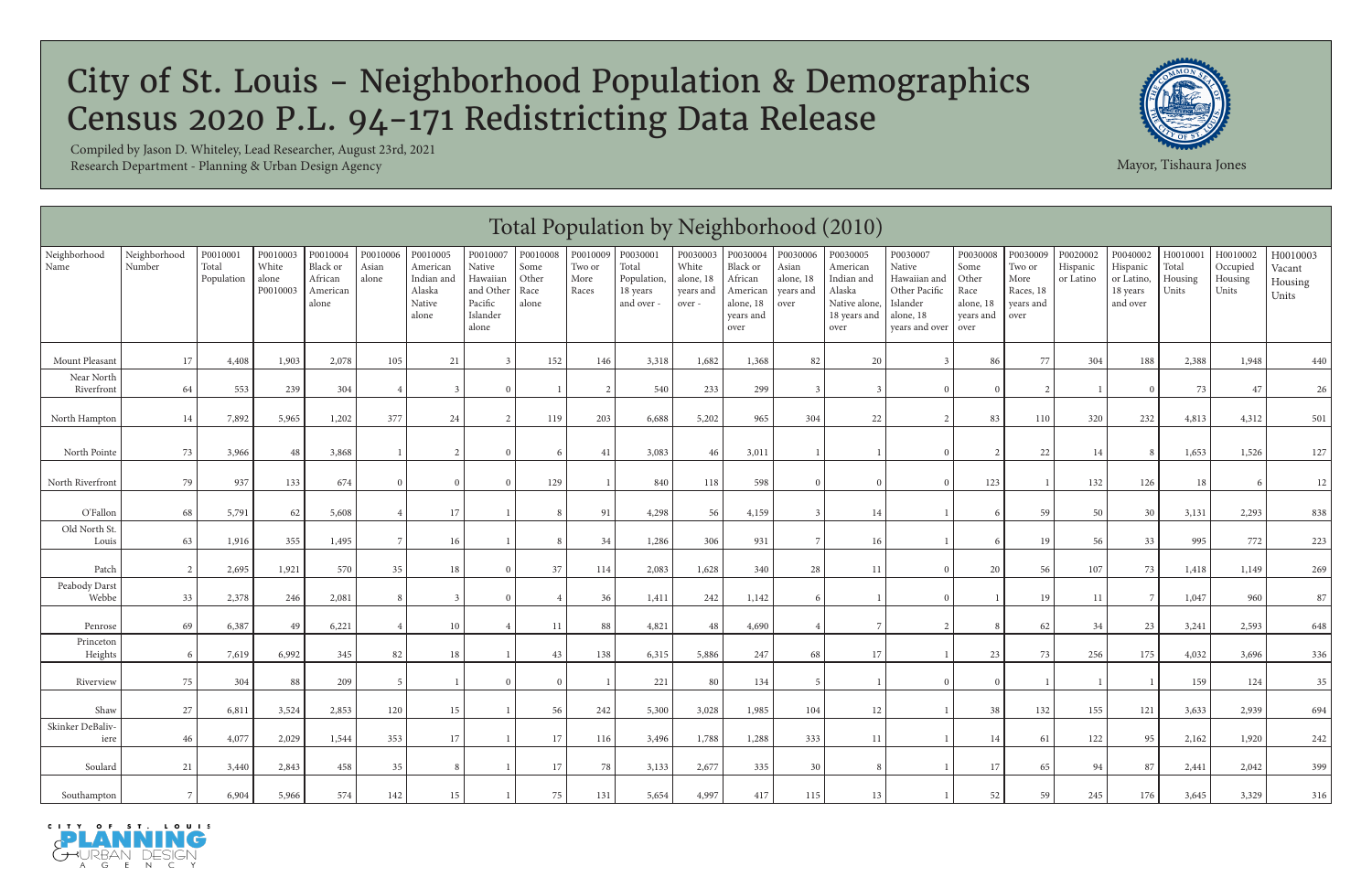|                             | Total Population by Neighborhood (2010)<br>Neighborhood<br>P0010001<br>P0010003<br>P0010004<br>P0010006<br>P0010005<br>P0010007<br>P0010008<br>P0010009<br>P0030001<br>P0030003<br>P0030004<br>P0030006<br>P0030005<br>P0030008<br>P0030009<br>P0020002<br>P0040002<br>H001000<br>H0010002<br>P0030007<br>H0010003 |                     |                            |                                          |                |                                                     |                                                                 |                                |                         |                                                |                                          |                                                                   |                                         |                                                                           |                                                                                    |                                                         |                                                  |                       |                                                |                           |                              |                            |
|-----------------------------|--------------------------------------------------------------------------------------------------------------------------------------------------------------------------------------------------------------------------------------------------------------------------------------------------------------------|---------------------|----------------------------|------------------------------------------|----------------|-----------------------------------------------------|-----------------------------------------------------------------|--------------------------------|-------------------------|------------------------------------------------|------------------------------------------|-------------------------------------------------------------------|-----------------------------------------|---------------------------------------------------------------------------|------------------------------------------------------------------------------------|---------------------------------------------------------|--------------------------------------------------|-----------------------|------------------------------------------------|---------------------------|------------------------------|----------------------------|
| Neighborhood<br>Name        | Number                                                                                                                                                                                                                                                                                                             | Total<br>Population | White<br>alone<br>P0010003 | Black or<br>African<br>American<br>alone | Asian<br>alone | American<br>Indian and<br>Alaska<br>Native<br>alone | Native<br>Hawaiian<br>and Other<br>Pacific<br>Islander<br>alone | Some<br>Other<br>Race<br>alone | Two or<br>More<br>Races | Total<br>Population,<br>18 years<br>and over - | White<br>alone, 18<br>years and<br>over- | Black or<br>African<br>American<br>alone, 18<br>years and<br>over | Asian<br>alone, 18<br>years and<br>over | American<br>Indian and<br>Alaska<br>Native alone,<br>18 years and<br>over | Native<br>Hawaiian and<br>Other Pacific<br>Islander<br>alone, 18<br>years and over | Some<br>Other<br>Race<br>alone, 18<br>years and<br>over | Two or<br>More<br>Races, 18<br>years and<br>over | Hispanic<br>or Latino | Hispanic<br>or Latino,<br>18 years<br>and over | Total<br>Housing<br>Units | Occupied<br>Housing<br>Units | Vacant<br>Housing<br>Units |
| Southwest<br>Garden         | 13                                                                                                                                                                                                                                                                                                                 | 4,885               | 3,756                      | 804                                      | 145            | 13                                                  |                                                                 | 47                             | 116                     | 4,257                                          | 3,340                                    | 676                                                               | 120                                     | 13                                                                        |                                                                                    | 29                                                      | 75                                               | 168                   | 124                                            | 2,970                     | 2,571                        | 399                        |
| St. Louis Hills             |                                                                                                                                                                                                                                                                                                                    | 7,373               | 6,962                      | 178                                      | 92             | 12                                                  | $\mathcal{L}$                                                   | 37                             | 90                      | 6,060                                          | 5,750                                    | 147                                                               | 64                                      | 11                                                                        |                                                                                    | 28                                                      | 59                                               | 160                   | 122                                            | 4,126                     | 3,808                        | 318                        |
| St. Louis Place             | 60                                                                                                                                                                                                                                                                                                                 | 2,939               | 210                        | 2,649                                    | 10             |                                                     | $\Omega$                                                        |                                | 56                      | 2,042                                          | 195                                      | 1,795                                                             |                                         | -5                                                                        | $\Omega$                                                                           |                                                         | 32                                               | 19                    | 13                                             | 1,437                     | 1,091                        | 346                        |
| The Gate District           | 31                                                                                                                                                                                                                                                                                                                 | 3,456               | 499                        | 2,842                                    | 44             |                                                     | $\Omega$                                                        | 15                             | 50                      | 2,613                                          | 464                                      | 2,066                                                             | 41                                      |                                                                           | $\Omega$                                                                           |                                                         | 28                                               | 39                    | 25                                             | 1,744                     | 1,532                        | 212                        |
| The Hill                    | 12                                                                                                                                                                                                                                                                                                                 | 2,443               | 2,290                      | 84                                       | 20             |                                                     |                                                                 |                                | 35                      | 2,102                                          | 2,001                                    | 63                                                                | 17                                      |                                                                           | $\Omega$                                                                           |                                                         | 13                                               | 31                    | 23                                             | 1,487                     | 1,326                        | 161                        |
| The Ville                   | 57                                                                                                                                                                                                                                                                                                                 | 1,868               | 22                         | 1,817                                    |                |                                                     | $\Omega$                                                        |                                | 25                      | 1,447                                          | 17                                       | 1,408                                                             | $\Omega$                                |                                                                           | $\Omega$                                                                           |                                                         | 18                                               | 15                    | 10                                             | 1,416                     | 852                          | 564                        |
| Tiffany                     | 29                                                                                                                                                                                                                                                                                                                 | 1,060               | 114                        | 891                                      | 24             |                                                     | $\Omega$                                                        |                                | 21                      | 758                                            | 111                                      | 606                                                               | 20                                      |                                                                           |                                                                                    |                                                         | 13                                               | 15                    | 11                                             | 531                       | 449                          | 82                         |
| Tower Grove East            | 25                                                                                                                                                                                                                                                                                                                 | 5,853               | 2,685                      | 2,563                                    | 310            | 17                                                  | 2                                                               | 120                            | 156                     | 4,604                                          | 2,369                                    | 1,808                                                             | 236                                     | 15                                                                        | $\mathfrak{D}$                                                                     | 91                                                      | 83                                               | 286                   | 211                                            | 3,311                     | 2,615                        | 696                        |
| <b>Tower Grove</b><br>South | 15                                                                                                                                                                                                                                                                                                                 | 13,333              | 7,325                      | 3,965                                    | 1,142          | 39                                                  |                                                                 | 368                            | 490                     | 10,699                                         | 6,382                                    | 2,882                                                             | 858                                     | 32                                                                        |                                                                                    | 250                                                     | 291                                              | 969                   | 696                                            | 7,129                     | 6,091                        | 1,038                      |
| Vandeventer                 | 58                                                                                                                                                                                                                                                                                                                 | 1,682               | 21                         | 1,609                                    |                |                                                     | $\Omega$                                                        |                                | 38                      | 1,235                                          | 19                                       | 1,177                                                             |                                         |                                                                           | $\Omega$                                                                           |                                                         | 27                                               | 20                    | 13                                             | 959                       | 680                          | 279                        |
| <b>Visitation Park</b>      | 49                                                                                                                                                                                                                                                                                                                 | 960                 | 56                         | 868                                      |                |                                                     | $\Omega$                                                        |                                | 25                      | 728                                            | 43                                       | 660                                                               |                                         |                                                                           | $\Omega$                                                                           |                                                         | 18                                               |                       |                                                | 619                       | 437                          | 182                        |
| Walnut Park East            | 72                                                                                                                                                                                                                                                                                                                 | 4,130               | 53                         | 3,995                                    |                |                                                     |                                                                 | 14                             | 61                      | 2,884                                          | 42                                       | 2,792                                                             |                                         |                                                                           |                                                                                    |                                                         | 37                                               | 34                    | 28                                             | 1,941                     | 1,416                        | 525                        |
| Walnut Park<br>West         | 76                                                                                                                                                                                                                                                                                                                 | 3,349               | 37                         | 3,279                                    |                |                                                     |                                                                 |                                | 28                      | 2,468                                          | 36                                       | 2,406                                                             |                                         |                                                                           |                                                                                    |                                                         | 21                                               | 27                    | 21                                             | 1,527                     | 1,218                        | 309                        |
| Wells Goodfel-<br>low       | 50                                                                                                                                                                                                                                                                                                                 | 5,895               | 42                         | 5,745                                    |                | 12                                                  |                                                                 |                                | 82                      | 4,148                                          | 37                                       | 4,055                                                             |                                         | 10                                                                        |                                                                                    |                                                         | 38                                               | 33                    | 20                                             | 3,412                     | 2,198                        | 1,214                      |
| West End                    | 48                                                                                                                                                                                                                                                                                                                 | 6,574               | 532                        | 5,584                                    | 96             | 12                                                  |                                                                 | 182                            | 167                     | 4,804                                          | 429                                      | 4,045                                                             | 78                                      | $\mathbf{Q}$                                                              |                                                                                    | 131                                                     | 111                                              | 251                   | 185                                            | 3,856                     | 2,813                        | 1,043                      |
| Wydown Skinker              | $45\,$                                                                                                                                                                                                                                                                                                             | 1,054               | 903                        | 36                                       | 79             |                                                     |                                                                 |                                | 28                      | 970                                            | 835                                      | 30                                                                | 73                                      |                                                                           |                                                                                    |                                                         | 24                                               | 33                    | 30                                             | 741                       | 655                          | 86                         |